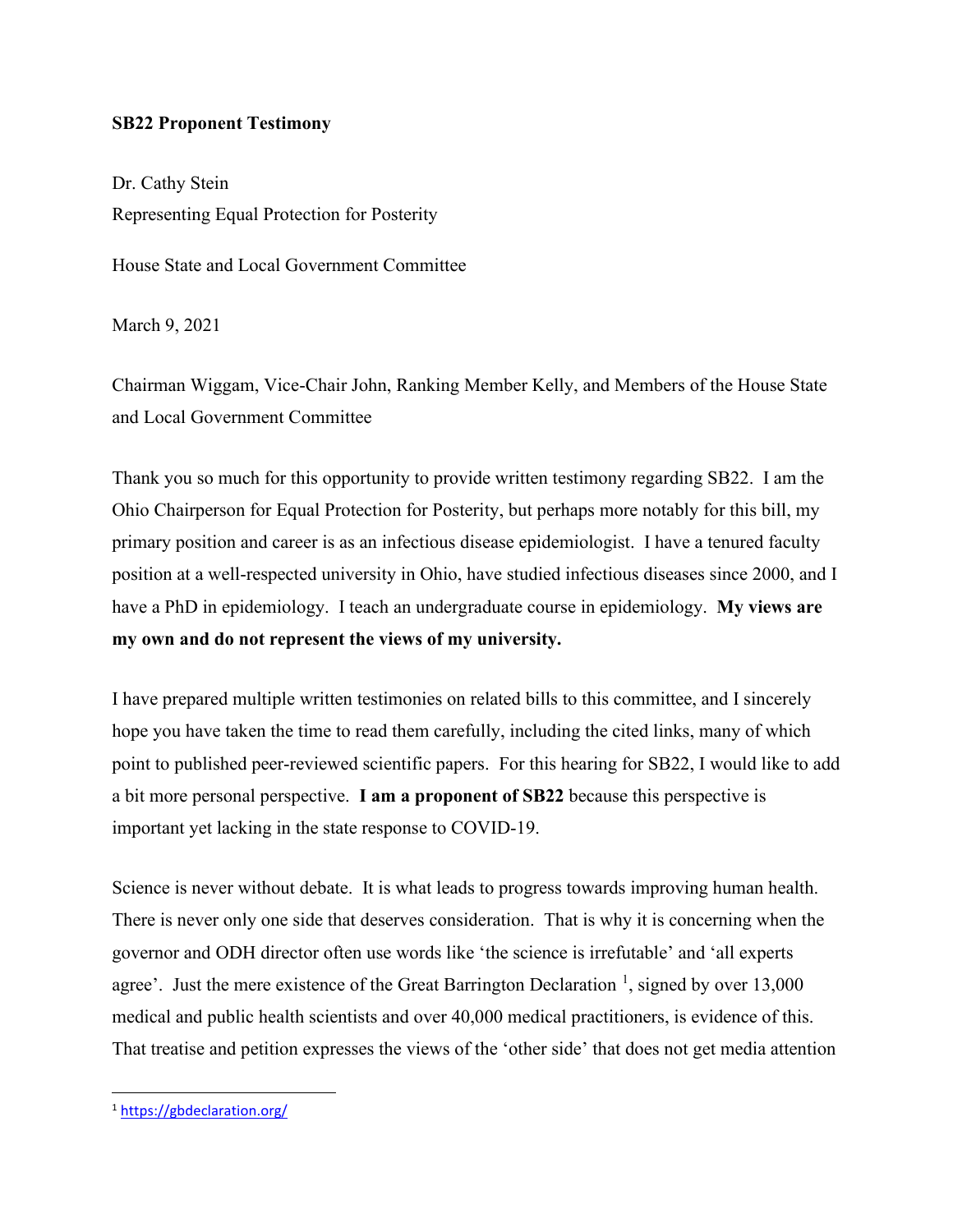or the ear of government officials, and I highly recommend you take the time to read it. It was authored by highly reputable and accomplished scientists. Several infectious disease and public health experts have been outspoken on this matter and they have been vilified. Others have not been outspoken for fear of this same reaction from their colleagues. This article  $2$  describes a reality that other scientists in the field have shared with me personally. As it relates to SB22, it is important to ask yourself, why then do we only hear one perspective? Is the science truly 'irrefutable'? Since there is an actual debate in the science of COVID-19, why is only one side reflected in the response?

This is why I am a **proponent of SB22:** because the state's response in 2020 to the COVID-19 pandemic demonstrates that a single elected official plus a single, unelected official appointed by that aforementioned elected official should not hold unfettered power over the economic and psychosocial well-being of an entire state. Before I elaborate on that point, I would like to briefly summarize what this bill does and does not do in that vein, because in previous hearings on similar bills, I have noted some confusion on these matters.

SB22 reinstates the balance of 3 equal branches of government that is the design of a constitutional republic. By creating a small, bipartisan committee that oversees decisions made by the governor and ODH director, and then extending the ability to extend or rescind orders to the General Assembly, the legislative branch regains the ability to represent their constituents. This is critical, since representatives and senators are directly accountable to their districts. SB22 does not take away the ability of the governor and ODH director to declare a state of emergency, or to initially put emergency orders in place. SB22 does however limit the duration of those orders, and puts oversight in place, so that "2 weeks to flatten the curve" doesn't turn into "9 months and counting to make sure no one ever gets sick". **I also request that the committee consider amending this bill to include the language that was added to HB90, which strengthens and clarifies much of the language.** 

Now, please allow me to state how, in my personal view as an epidemiologist, not having legislative oversight in place, and having all decisions made by two individuals, is something we

<span id="page-1-0"></span><sup>2</sup> <https://www.wnd.com/2021/03/study-10-academics-support-firing-controversial-colleagues/>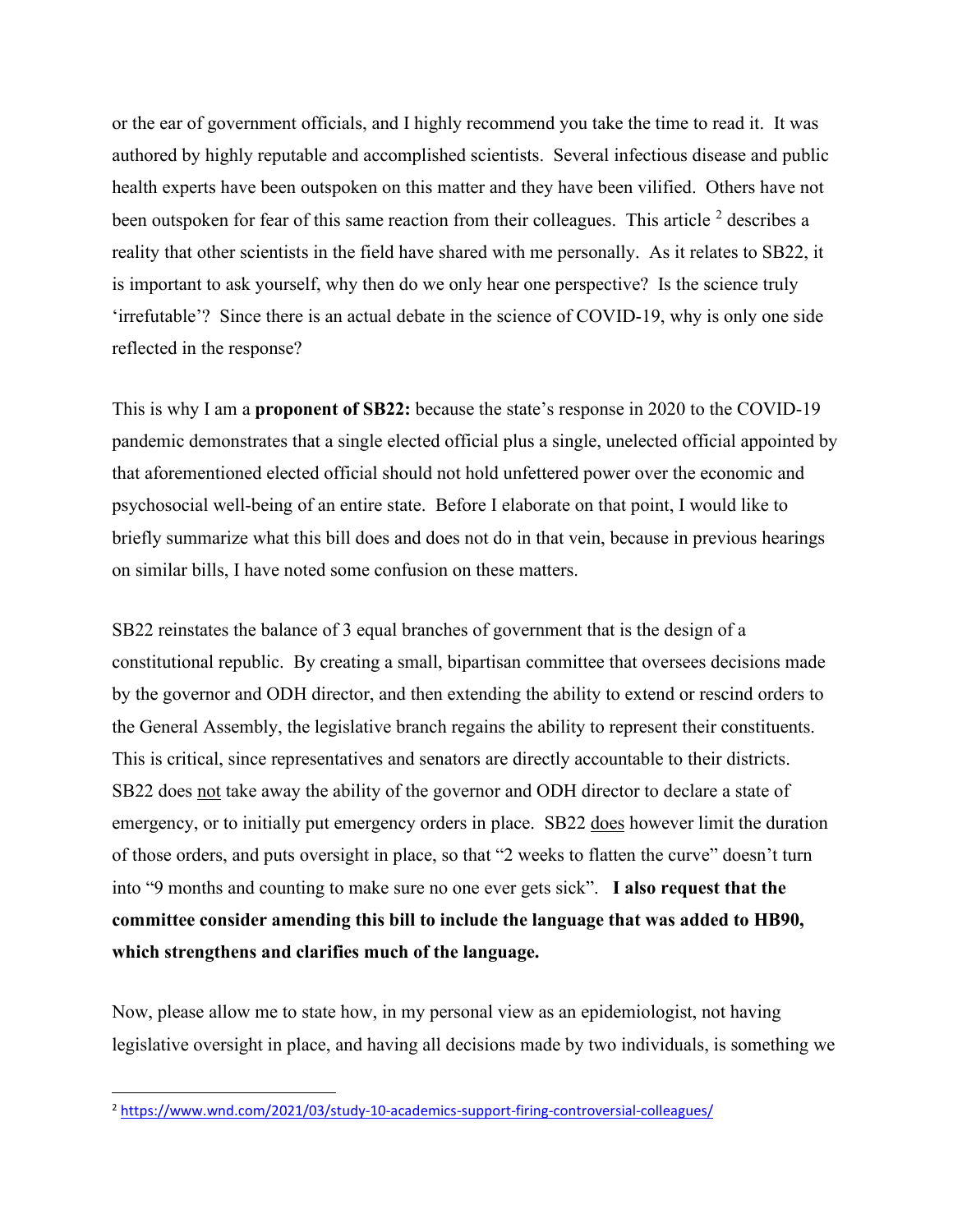must avoid in the future. First, let's recall the "models" that were used to lead the state into a spiral of business and school closures. As outlined in a white paper released by Health Freedom Ohio<sup>[3](#page-2-0)</sup>, which I helped prepare, the models used by the state were flawed from the very beginning. As stated in the online seminar given by the modeler at Ohio State<sup>[4](#page-2-1)</sup>, the projections were highly susceptible to changes in model assumptions, and it was "too early to tell" what the epidemic would look like in Ohio (the words in quotes are those of the scientist who developed that model, as given in his online seminar). Additional significant limitations of this model as well as other models used by the state are described within the white paper cited above. And yet, these models were used as the primary motivation behind 8 weeks of orders from the Director of the Ohio Department of Health. The model was treated as though it was conclusive, and at the time, the field was still learning a lot about COVID-19, and that was stated by the modelers. But if you didn't watch the seminar given by the modeler, you'd never know that.

Interestingly, models have not been used since those initial months, but business closures, mask mandates, school closures, curfews, etc. continue to be "ordered" with little solid data or model justification. While the governor cites data, media reports  $<sup>5</sup>$  $<sup>5</sup>$  $<sup>5</sup>$  described in detail through reporter</sup> Jack Windsor's testimony on HB624 last year illustrate how these data are faulty. Kathryn Huwig's testimony on HB90 further elaborated on those points. And yes, I, as an epidemiologist have examined these data myself on multiple occasions and can confirm what Mr. Windsor and Ms. Huwig have said about the significant issues in data reporting. First, individuals are reported as "COVID hospitalizations" if they ever were indicated as a "COVID case" (which could be false positives, which is yet another issue) and were hospitalized at any time for any reason. For example, a person could have tested positive in March, and was hospitalized in November – that counts (and it shouldn't if we are only truly interested in public health impact of COVID19). Second, often the dates of case report, hospitalization, and death do not line up. People have dates of death in January 2020… which pre-date the pandemic. There are countless irregularities in the data that are frankly medically impossible – I won't belabor this point in an attempt to

<span id="page-2-0"></span><sup>&</sup>lt;sup>3</sup> [https://healthfreedomohio.org/News-Views/8962174?fbclid=IwAR1AvhIrOwHEWjy\\_nObbRGedr2b3-XSFmDby5](https://healthfreedomohio.org/News-Views/8962174?fbclid=IwAR1AvhIrOwHEWjy_nObbRGedr2b3-XSFmDby5-kHUzM0hOJBaF44yVihQ7s) [kHUzM0hOJBaF44yVihQ7s](https://healthfreedomohio.org/News-Views/8962174?fbclid=IwAR1AvhIrOwHEWjy_nObbRGedr2b3-XSFmDby5-kHUzM0hOJBaF44yVihQ7s)

<span id="page-2-1"></span><sup>4</sup> [https://video.mbi.ohio](https://video.mbi.ohio-state.edu/video/player/?id=4888&title=Mathematical%20Models%20of%20Epidemics%3A%20Tracking%20Coronavirus%20using%20Dynamic%20Survival%20Analysis)[state.edu/video/player/?id=4888&title=Mathematical%20Models%20of%20Epidemics%3A%20Tracking%20Corona](https://video.mbi.ohio-state.edu/video/player/?id=4888&title=Mathematical%20Models%20of%20Epidemics%3A%20Tracking%20Coronavirus%20using%20Dynamic%20Survival%20Analysis) [virus%20using%20Dynamic%20Survival%20Analysis](https://video.mbi.ohio-state.edu/video/player/?id=4888&title=Mathematical%20Models%20of%20Epidemics%3A%20Tracking%20Coronavirus%20using%20Dynamic%20Survival%20Analysis)

<span id="page-2-2"></span><sup>5</sup> <https://www.wmfd.com/article/governor-dewine-suppresses-data-disproving-covid-19-policies/3899>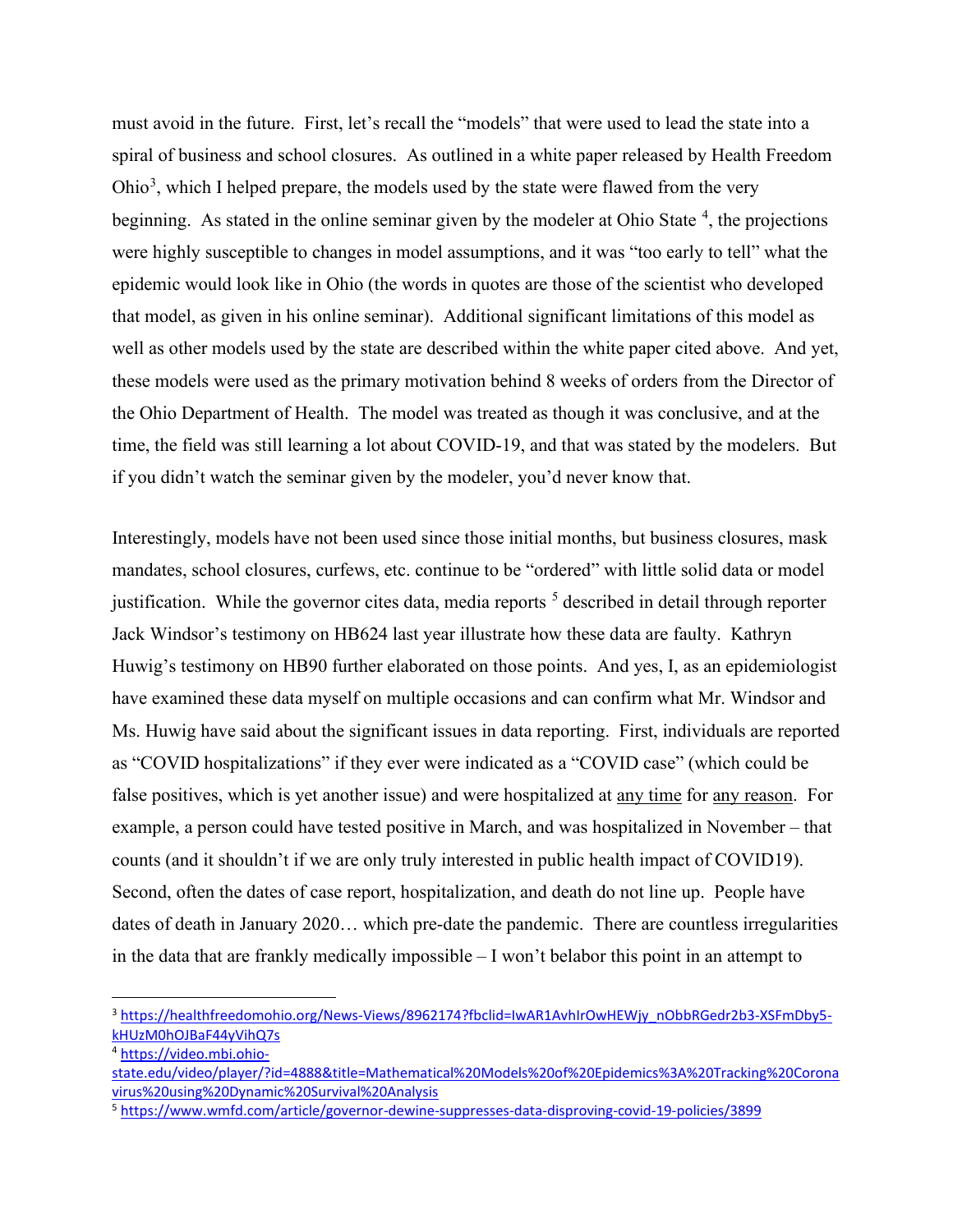keep this document at a manageable length, and I refer to Ms. Huwig's earlier testimony to this committee for detail. You might say, well, messy data happens, it's just a mistake. But these inaccuracies have a snowball effect, and since they are used to justify mandates, it is critical that the data are accurate. The state had an opportunity to use state-wide survey data to strengthen their case; as we show in another paper that I helped prepare  $<sup>6</sup>$  $<sup>6</sup>$  $<sup>6</sup>$ , there are methodologic concerns</sup> about the validity of that study. **I strongly encourage you to read that paper (reference #6),** since tax dollars were used to conduct the study.

In addition, the literature suggests that a minority of transmission occurs via asymptomatic individuals<sup>[7](#page-3-1)</sup>. Mask mandates are based on this concept of asymptomatic transmission, and a wealth of scientific literature suggests that masks do not work to prevent infection or transmission <sup>[8](#page-3-2)</sup>. This literature is in peer-reviewed journals with good reputations. This is not conspiracy, but the media would lead you to believe this is all 'fake news'. It has been disregarded, again making one side out to be 'irrefutable'.

When decisions affecting the economy and well-being of an entire state are being made, they cannot be made by only a single unelected individual or that individual in collaboration with the governor. That is not how a constitutional republic form of government is set up. More importantly, it cannot be reasonably expected that a public health official can also have the expertise to consider economic and other implications. This was well-stated by an internationally-renowned epidemiologist, whose paper was one of the first to describe how initial projections on the potential case fatality rate for COVID-19 were overblown, and there would be wide-ranging other implications of a shutdown<sup>[9](#page-3-3)</sup>. That article was published in March, and it **was honestly prophetic**. A short emergency order, with oversight by the committee established by SB22, would alleviate this concern. Since science is purported to be the basis of policy development in response to a pandemic like COVID-19, this committee would serve as a "peer-

<span id="page-3-0"></span><sup>6</sup> <https://healthfreedomohio.org/News-Views/9354321>

<span id="page-3-1"></span><sup>&</sup>lt;sup>7</sup> References cited at the end of this article: <https://healthfreedomohio.org/News-Views/9354321>

<span id="page-3-2"></span><sup>&</sup>lt;sup>8</sup> [https://healthfreedomohio.org/all\\_about\\_masks](https://healthfreedomohio.org/all_about_masks) Note that this link includes links to peer-reviewed published scientific papers, plus summaries for ease of the reader. All of the links can be verified as published papers.<br><sup>9</sup> [https://www.statnews.com/2020/03/17/a-fiasco-in-the-making-as-the-coronavirus-pandemic-takes-hold-we-are-](https://www.statnews.com/2020/03/17/a-fiasco-in-the-making-as-the-coronavirus-pandemic-takes-hold-we-are-making-decisions-without-reliable-data/)

<span id="page-3-3"></span>[making-decisions-without-reliable-data/](https://www.statnews.com/2020/03/17/a-fiasco-in-the-making-as-the-coronavirus-pandemic-takes-hold-we-are-making-decisions-without-reliable-data/)